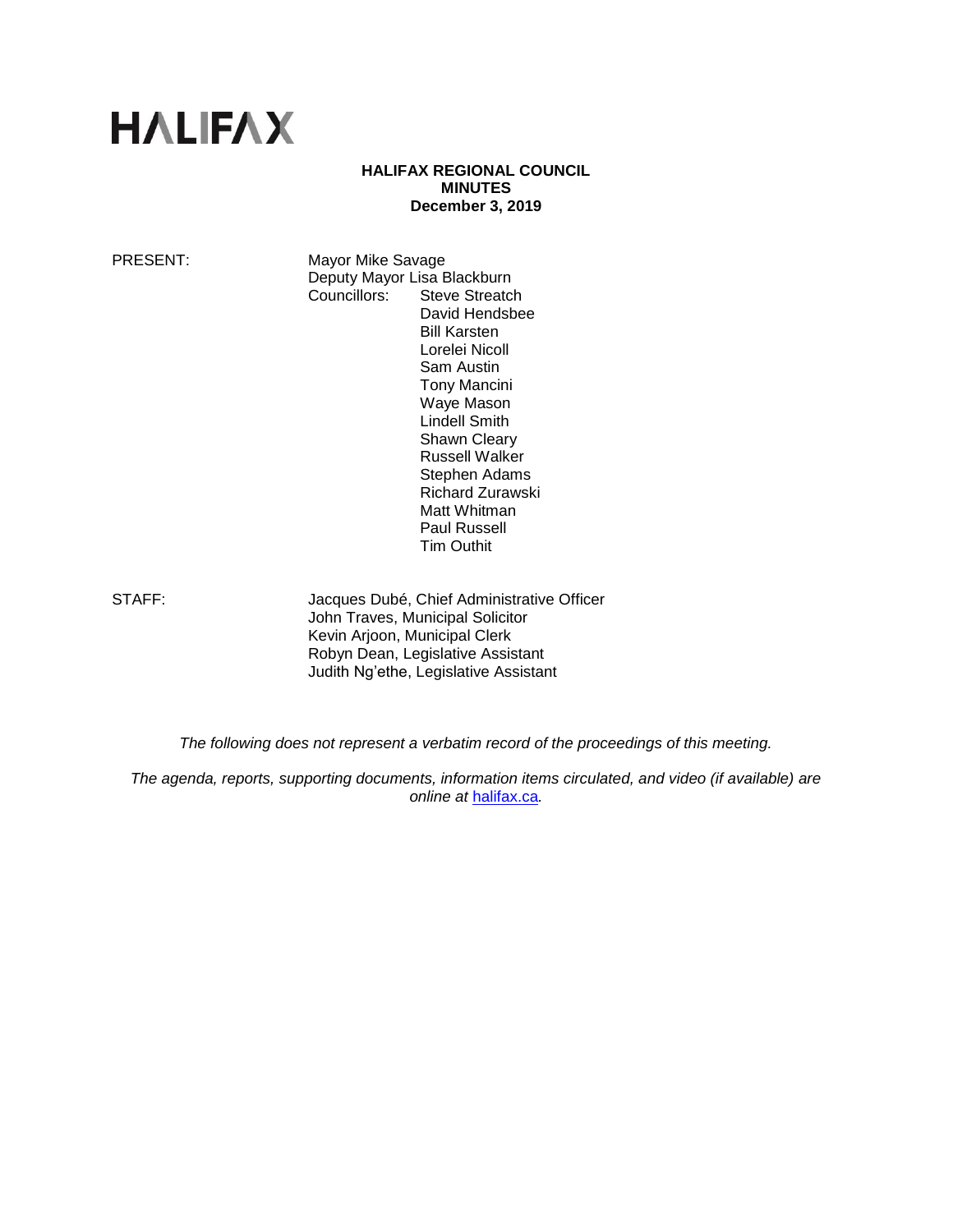*The meeting was called to order at 1:00 p.m., and recessed at 3:15 p.m. Council reconvened in at 6:00 p.m. Council adjourned at 6:05 p.m.*

# **1. CALL TO ORDER**

The Mayor called the meeting to order at 1:00 p.m. and Council stood for a moment of reflection.

# **2. SPECIAL COMMUNITY ANNOUNCEMENTS & ACKNOWLEDGEMENTS**

Councillors noted a number of special community announcements and acknowledgements.

# **3. APPROVAL OF MINUTES – NONE**

# **4. APPROVAL OF THE ORDER OF BUSINESS AND APPROVAL OF ADDITIONS AND DELETIONS**

Kevin Arjoon, Municipal Clerk, noted that a revised handout was sent out for item 15.1.4 to correct an error on page 3.

Arjoon also noted that for item 15.4.1, a Notice of Motion is required for By-law H-800 prior to giving First Reading. Halifax Regional Council agreed to defer the matter to the next regularly scheduled Council meeting on December 10, 2019.

Item 16.1 was also deferred to the next Council meeting on December 10, 2019.

Council also agreed to deferred item 15.1.3 to the January 14, 2020 meeting.

Furthermore, Halifax Regional Council agreed to discuss items 15.2.1 and 15.3.1 following item 9.1.

MOVED by Councillor Nicoll, seconded by Councillor Russell

# **THAT the agenda be approved as amended.**

Two-third majority vote required.

# **MOTION PUT AND PASSED.**

# **5. CONSENT AGENDA**

Halifax Regional Council agreed during the Approval of the Order of Business to defer item 15.1.3 to January 14, 2020 meeting.

# **6. BUSINESS ARISING OUT OF THE MINUTES – NONE**

# **7. CALL FOR DECLARATION OF CONFLICT OF INTERESTS – NONE**

# **8. MOTIONS OF RECONSIDERATION – NONE**

# **9. MOTIONS OF RESCISSION**

# **9.1 Councillor Adams**

The following was before Council:

- A motion memo with attached Supplementary Staff Report dated June 11, 2019 from the June 18, 2019 Committee of the Whole meeting
- An extract of Regional Council Special Meeting Minutes on June 25, 2019
- An extract of Committee of the Whole Minutes June 18, 2019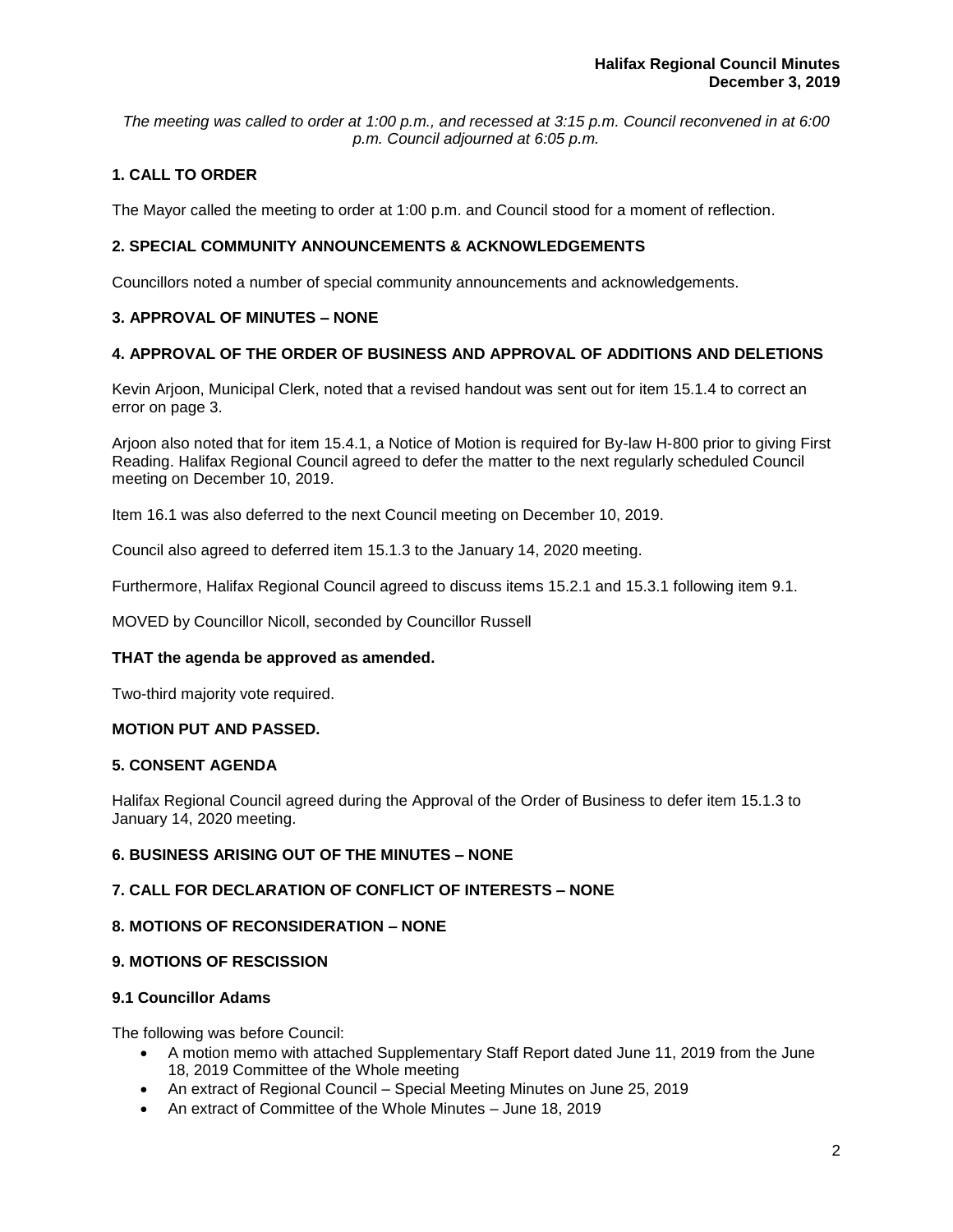• Correspondence from Margaret Gallacher, William Gallacher, Barry Copp, Susan Morash, Iain Gallacher, William Breckenridge, Alex MacNevin, Lindsay DuBois, Denton Froese, Fiona Gallacher, Magaret Federico, Catherine Neily, Adam Travis, Rohan Maitzen, Doug Roe, Elizabeth Lusby & James Bissell, Andrew Little, Martha MacDougall, Jake Dambergs, Tom Tulloch, Tom Dickinson, Margie MacDonald, Jill Rafuse, Lukas Pearse, Kiernan Moore, Stephen Maitzen, George Clark, Michelle Phillips, Vern & Judy Hicks, Geno Sajko, Eileen Kilfoil, Paula Minnikin, Marie Welton, Robert Federico, David Hutt, Jodi Asbell-Clarke, Graham MacDougall, Lynn Rotin, Peter McDonough, Anna McDonald, Karen Beazley, Jeana MacLoed, Ethel Kostman, Sarah MacDonald, Ward Skinner, Julien Sheppard, Shelley LeBrun, Dave MacLean, Danuta Snyder, Dana MacKenzie, Beverly Miller, Alan Ruffman, Tricia Barry, Lori Ryan, Jim Mohr, Timothy Boudreau, Gwynedd Pickett, Carol Denyar-MacDonald, Graeme Hicks, Dr. Petra Mudie, Jen Powley, Cathy Driscoll, Dana Thurlow, Bonita Tulloch, Leslie Pezzack, John van Gurp, Jeff Smeltzer, Michelle Jensen, Jan Jensen, Ken MacInnis, Pat Whitman & Chris Annand, Lois Yorke, Dennice Leahey, Fred & Marianne Barrow, Connie Berman, Michelle Margolian, Leslie Pezzack, Denise Bell, Ross Cantwell, Peggy & Paul Cunningham, Benjamin Sheppard, Fraser McArthur, Liza Bristow, Elizabeth Precious, Peter Fillmore, Rebecca Jamieson, Carol Dodds, Andrew Pickett, David Imrie, Assata Holmes-Hewitt, Judy Haiven, Susan Gould, Joann Rofihe, Susan and Michael McCurdy, Rebekah Maxner, Pam Imrie, Lesley Patten, Robert Batherson, Tim Ryan, Ann & Carl Boswick, Ian Johnson, Tara Miller, Stephanie MacWhirter, and Alan North

Councillor Adams requested to withdraw the motion put forth. Additionally, Councillor Adams gave a statement about the motion and clarified that there was no intention to implement high-density housing.

Halifax Regional Council consented to withdraw the motion.

# **10. CONSIDERATION OF DEFERRED BUSINESS – NONE**

# **11. NOTICES OF TABLED MATTERS – NONE**

# **12. PUBLIC HEARING – 6:00 P.M.**

**12.1 Proposed Administrative Order SC-91, Respecting Street Closure Parcel B – Portion of Majestic Avenue, Beaver Bank and Proposed Administrative Order SC-92, Respecting Street Closure Parcel A – Portion of Monarch Drive, Beaver Bank – Declaration of Surplus and Partial Street Closures**

The following was before Council:

- A staff recommendation report dated September 6, 2019
- A staff presentation dated December 3, 2019

The notice of motion was given on October 29, 2019 and the motion to schedule a public hearing was approved on November 12, 2019.

Mike Cowper, Senior Real Estate Officer, provided Council with a presentation on proposed closure of a portion of Majestic Avenue and a portion of Monarch Drive.

Deputy Mayor Blackburn reviewed the rules of procedure for public hearings and opened the public hearing for anyone wishing to speak on the matter.

Deputy Mayor Blackburn called three times for any members of the public wishing to speak on the matter; there were none present.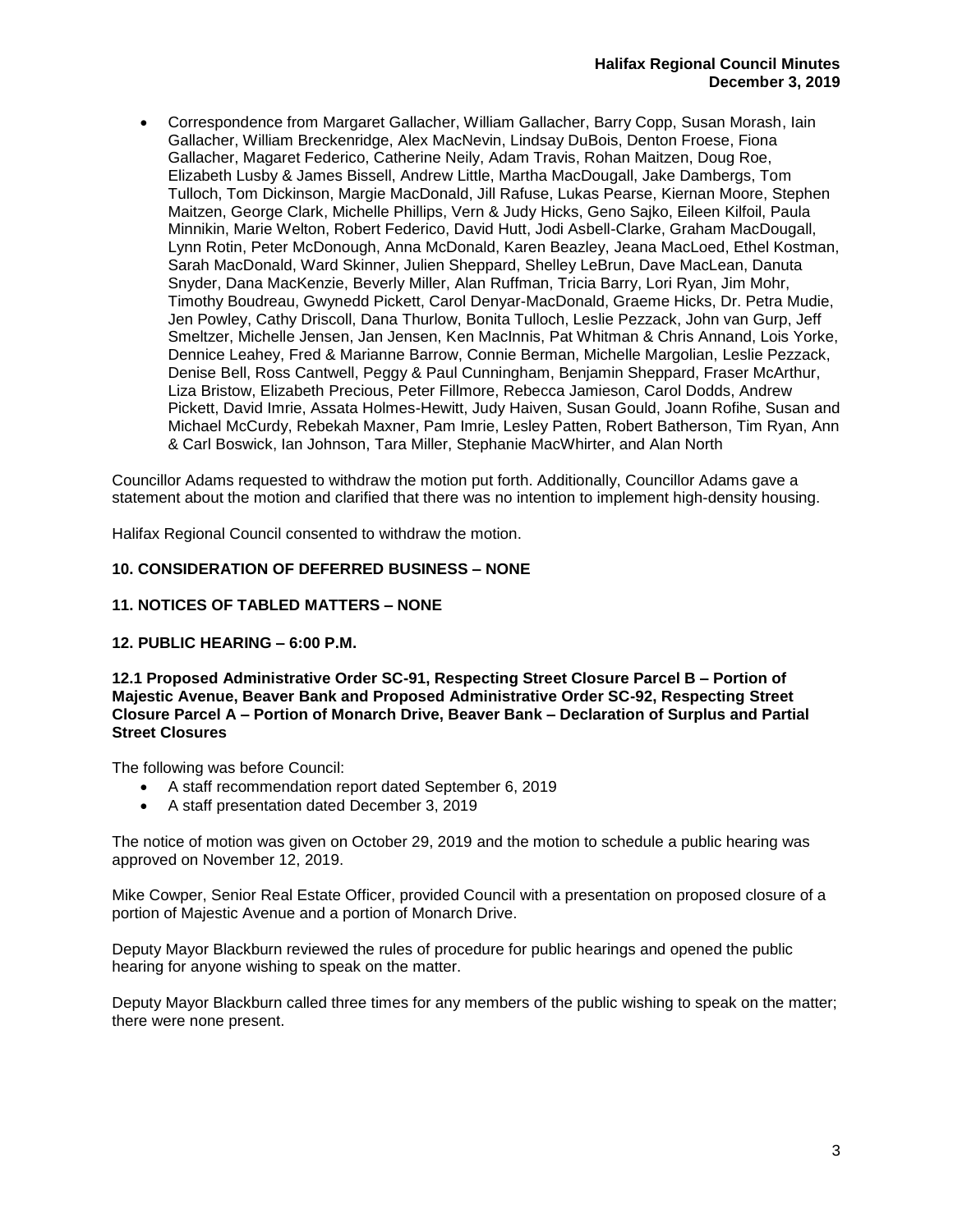MOVED by Councillor Cleary, seconded by Councillor Austin

## **THAT the public hearing be closed.**

#### **MOTION PUT AND PASSED.**

MOVED by Councillor Russell, seconded by Councillor Mason

**THAT Halifax Regional Council adopt Administrative Orders SC-91 and SC-92 as set out in Attachment 'D' of the staff report dated September 6, 2019 to close those portions of Majestic Avenue and Monarch Drive, Beaver Bank.**

# **MOTION PUT AND PASSED UNANIMOUSLY.**

Not present: Mayor Savage, Councillors Streatch, Whitman and Outhit

#### **13. CORRESPONDENCE, PETITIONS & DELEGATIONS**

#### **13.1 Correspondence**

*The Clerk noted that correspondence was received for items 9.1, 15.3.2, and 15.4.1. This correspondence was circulated to Council.*

*For a detailed list of correspondence received refer to the specific agenda item.* 

## **13.2 Petitions**

#### **13.2.1 Councillor Hendsbee**

Councillor Hendsbee submitted a petition containing 329 signatures requesting the replacement of the Canterbury Bridge on Bellefontaine Road in Middle Porters Lake, HRM.

## **13.2.2 Councillor Mason**

Councillor Mason submitted a petition containing 304 signatures against constructing high density multiunit buildings on Young Avenue.

# **14. INFORMATION ITEMS BROUGHT FORWARD – NONE**

#### **15. REPORTS**

# **15.1 CHIEF ADMINISTRATIVE OFFICER**

#### **15.1.1 Intersection of Beaver Bank Connector (Hwy 101 Access) and Old Sackville Road**

The following was before Council:

• A staff recommendation report dated September 25, 2019

Halifax Regional Council discussed the report with staff responding to questions. Council requested the inclusion of consideration of RA-5 actuated signals, an all-way stop, and any other options that may be discovered through discussion.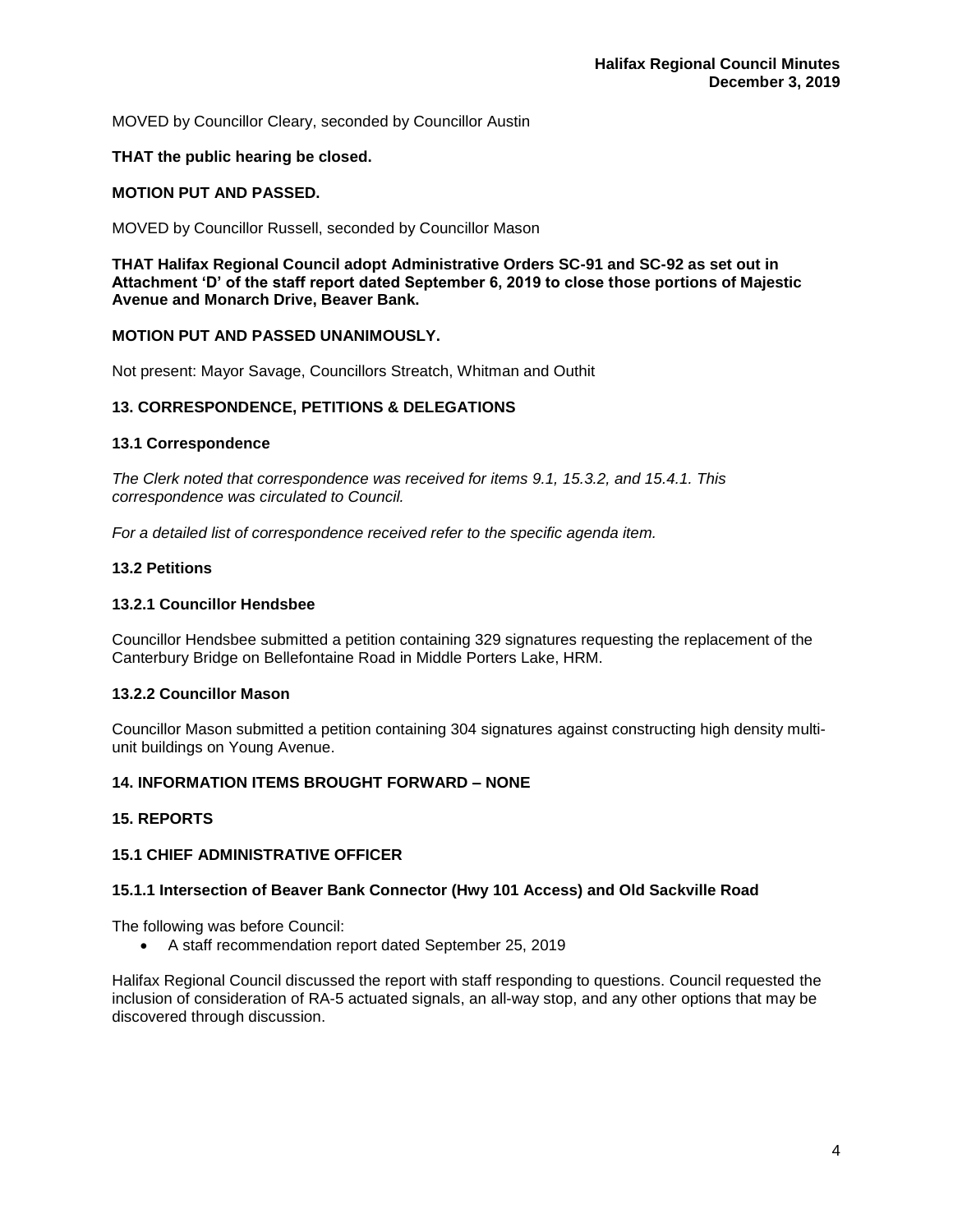MOVED by Councillor Russell, seconded by Councillor Whitman

**THAT Halifax Regional Council amend the motion to include consideration of RA-5 actuated signals, an all-way stop, and any other options that may be discovered through discussion.**

# **MOTION TO AMEND PUT AND PASSED UNANIMOUSLY.**

MOVED by Councillor Russell, seconded by Deputy Mayor Blackburn

**THAT Halifax Regional Council direct the Chief Administrative Officer to:**

**1. Work with Nova Scotia Transportation and Infrastructure Renewal (NSTIR) to move forward with implementation of proposed countermeasure 1, "Enhance Signage and Pavement Markings" as an immediate first step to improve operations and safety conditions at the Beaver Bank Connector / Old Sackville Road intersection;**

**2. Continue to work with staff from NSTIR, based on options provided in the consultant report, to further develop the most appropriate treatment(s), for more substantial modification / upgrade to the Beaver Bank Connector / Old Sackville Road intersection, including potential funding partnerships for consideration in future capital plans and consideration of RA-5 actuated signals, an all-way stop, and any other options that may be discovered through discussion; and 3. Not pursue transfer of a portion of provincial Beaver Bank Connector between Old Sackville Road and Sackville Drive to HRM at this time.**

# **MOTION PUT AND PASSED UNANIMOUSLY.**

# **15.1.2 Lancaster – Woodland Intersection**

The following was before Council:

• A staff recommendation report dated September 24, 2019

Councillor Austin noted that many members of the public are concerned about and even go out of their way to avoid the Lancaster Drive / Woodland Avenue / Micmac Boulevard / Highway 118 intersection.

Halifax Regional Council discussed the report with staff responding to questions. Specifically, a discussion occurred around whether the issues with the intersection were due to design flaws or lack of enforcement with regards to speeding. Council agreed on the effectiveness of roundabouts in general but debated whether the construction of a roundabout at this intersection would resolve the danger to the public.

Councillor Whitman requested that the three sections within the motion be separated for voting.

MOVED by Councillor Austin, seconded by Councillor Hendsbee

**THAT Halifax Regional Council direct the Chief Administrative Officer to:**

**1. Work with Nova Scotia Transportation and Infrastructure Renewal (NSTIR) to move forward with implementation of proposed countermeasure 1, "Enhance Existing Signage" as outlined in the staff report dated September 24, 2019 as an immediate first step to improve operations and safety conditions at the Lancaster Drive / Woodland Avenue / Micmac Boulevard / Highway 118 intersection;**

**MOTION PUT AND PASSED UNANIMOUSLY.** 

**THAT Halifax Regional Council direct the Chief Administrative Officer to:**

**2. Work with NSTIR to move forward with a project to convert the Lancaster Drive / Woodland Avenue / Micmac Boulevard / Highway 118 intersection to a roundabout as identified in proposed countermeasure 6 as outlined in the staff report dated September 24, 2019, including identification of potential cost sharing; and**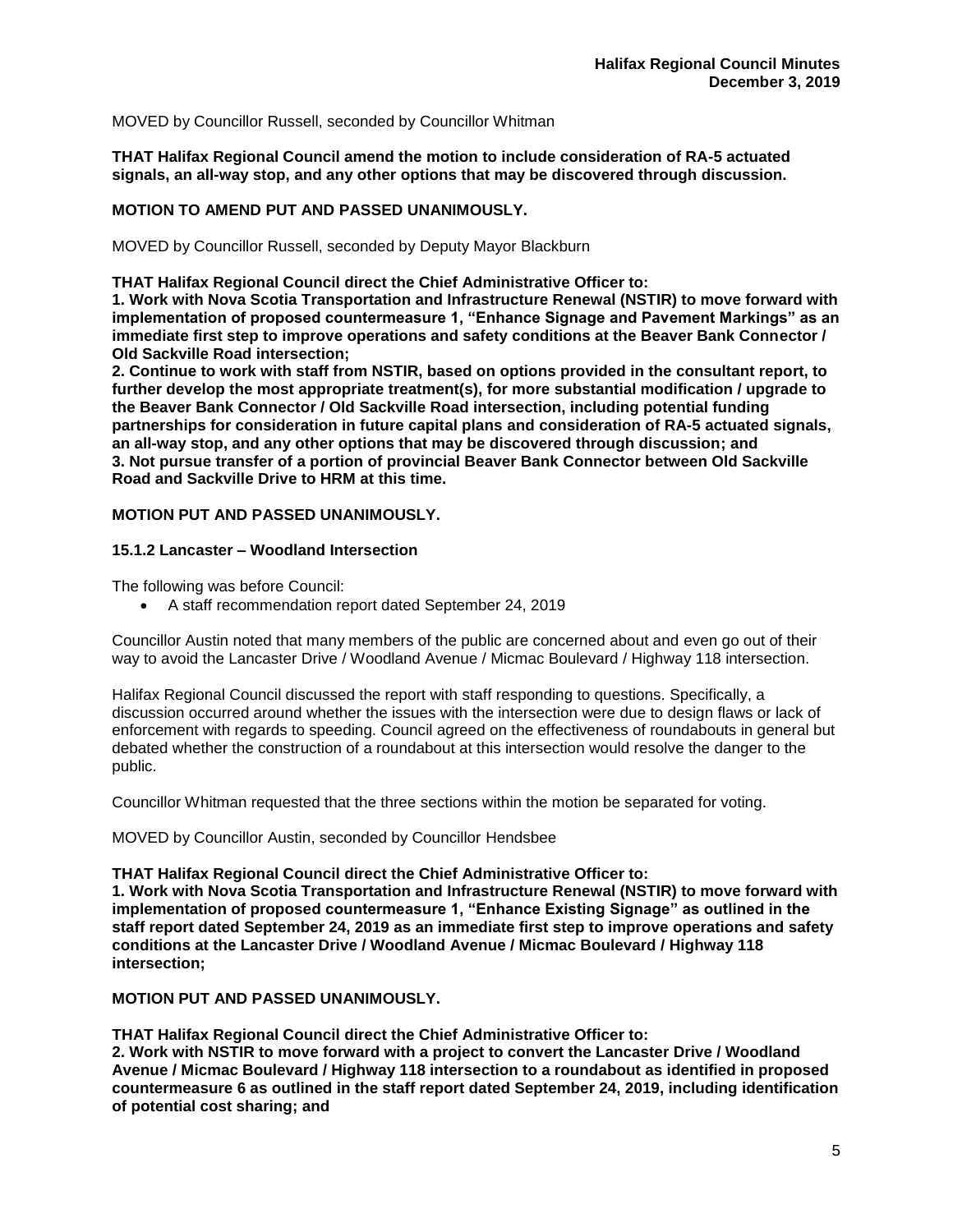# **MOTION PUT AND PASSED.** (16 in favour, 1 against)

In favour: Mayor Savage, Deputy Mayor Blackburn, Councillors Streatch, Hendsbee, Karsten, Nicoll, Austin, Mancini, Mason, Smith, Cleary, Walker, Adams, Zurawski, Russell, and Outhit

#### Against: Councillor Whitman

**THAT Halifax Regional Council direct the Chief Administrative Officer to: 3. Work with NSTIR to transfer the portion of provincial Highway 118 southwest of the Lancaster Drive / Woodland Avenue intersection to HRM as part of the roundabout conversion project.**

# **MOTION PUT AND PASSED.** (16 in favour, 1 against)

In favour: Mayor Savage, Deputy Mayor Blackburn, Councillors Streatch, Hendsbee, Karsten, Nicoll, Austin, Mancini, Mason, Smith, Cleary, Walker, Adams, Zurawski, Russell, and Outhit

Against: Councillor Whitman

# **15.1.3 Gorsebrook Park – Park Plan**

The following was before Council:

• A staff recommendation report dated November 15, 2019

Halifax Regional Council agreed during the Approval of the Order of Business to defer this matter to the January 14, 2020 meeting.

#### **15.1.4 Quarterly Update to Council re Safe Workplace Q2 2019/20**

The following was before Council:

• A revised staff recommendation report dated September 26, 2019

MOVED by Councillor Karsten, seconded by Councillor Nicoll

#### **THAT Halifax Regional Council:**

**1. Amend its June 19, 2018 resolution to require a semi-annual reporting schedule for Safe Workplace updates (Q1/Q2 and Q3/Q4) rather than quarterly reporting; and 2. That the semi-annual reports include the following information:**

- **The type of harassment complaint made under the Policy**
- **The method of conflict resolution employed**
- **Number of active files**

#### **MOTION PUT AND PASSED UNANIMOUSLY.**

**15.1.5 Proposed Administrative Order 2019-011-GOV and Proposed Amendments to Administrative Order 48, Respecting the Creation of Community Councils - Implementation Processes for Centre Plan (Package A) – The Creation of the Regional Centre Community Council and Design Advisory Committee**

The following was before Council:

• A staff recommendation report dated October 31, 2019

Halifax Regional Council discussed the report with staff responding to questions. Council confirmed that the Harbour East Marine Drive Community Council (HEMDCC) will continue to exist and deal with development agreements in Dartmouth. It was further noted that HEMDCC will no longer deal with appeals and amendments to the Centre Plan Agreement, and that these items will be managed by the Regional Centre Community Council (RCCC).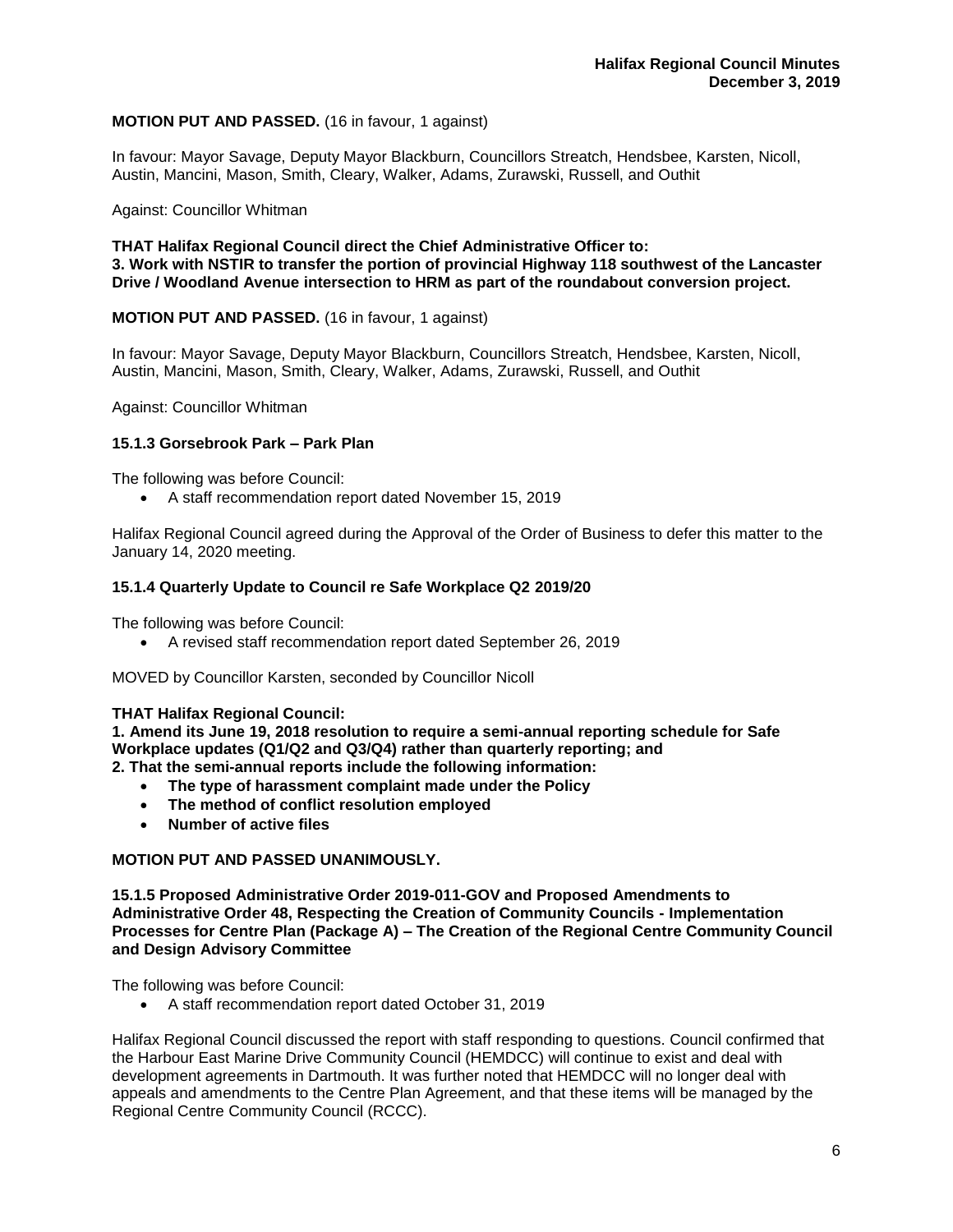Council raised some concerns about the new Community Council and Advisory Committee. Specifically, Council was concerned about Committee duplication with the Design Review Committee. Dali Salih, Planner, Community Policy Program of Regional Planning, explained that the Design Review Committee is the decision-making body for substantive site plan approval applications within the Downtown Core, which is not part of Package A of the Centre Plan Agreement. Salih noted that the Design Advisory Committee is the advising body to the development officer within the Centre Plan area and will eventually cover the areas of downtown Halifax, but as of right now this Committee is separate from the Design Review Committee. It was also noted that there will be a transition period where both Committees will exist upon implementation of Package B of the Centre Plan Agreement.

Additionally, Council questioned how adding a Community Council and Advisory Committee will make things more efficient. Kasia Tota, Principal Planner, Regional Planning, explained that the addition of these new groups will allow for a more predictable approval process and therefore speed up development approvals. Tota also noted that major changes (i.e., policy changes) would continue to come to Halifax Regional Council and that day-to-day administration would be managed by the RCCC.

MOVED by Councillor Austin, seconded by Councillor Nicoll

#### **THAT Halifax Regional Council:**

**1. Adopt proposed Administrative Order 2019-011-GOV, The Design Advisory Committee, as set out within Attachment A of the staff report dated October 31, 2019. 2. Adopt proposed amendments to Administrative Order 48, Respecting the Creation of Community Councils, to create the Regional Centre Community Council, as set out in Attachment C of the staff report dated October 31, 2019.**

**MOTION PUT AND PASSED.** (14 in favour, 3 against)

In favour: Mayor Savage, Deputy Mayor Blackburn, Councillors Streatch, Karsten, Nicoll, Austin, Mancini, Mason, Smith, Cleary, Walker, Zurawski, Russell, and Outhit

Against: Councillors Hendsbee, Adams, and Whitman

# **15.2 AUDIT AND FINANCE STANDING COMMITTEE**

# **15.2.1 Halifax's Regional Destination Development Plan**

The following was before Council:

- An Audit and Finance Standing Committee report dated November 20, 2019, with attached staff recommendation report dated October 9, 2019
- A presentation from Discover Halifax

Maggie MacDonald, Manager of Program Support Services, Parks and Recreation, introduced the Halifax's Regional Destination Development Plan and turned the floor over to Ross Jefferson, President and CEO of Discover Halifax. Jefferson gave an overview of the Halifax's Regional Destination Development Plan and responded to questions from Halifax Regional Council.

Council requested that eco-tourism be included in this plan, specifically how can Halifax make tourism more culturally diverse and eco-friendly. Jefferson confirmed that sustainability and cultural diversity are major functions of the plan.

MOVED by Councillor Walker, seconded by Councillor Hendsbee

**THAT Halifax Regional Council approve a contribution of \$50,000 towards the development of a Regional Destination Development Plan by Discover Halifax.**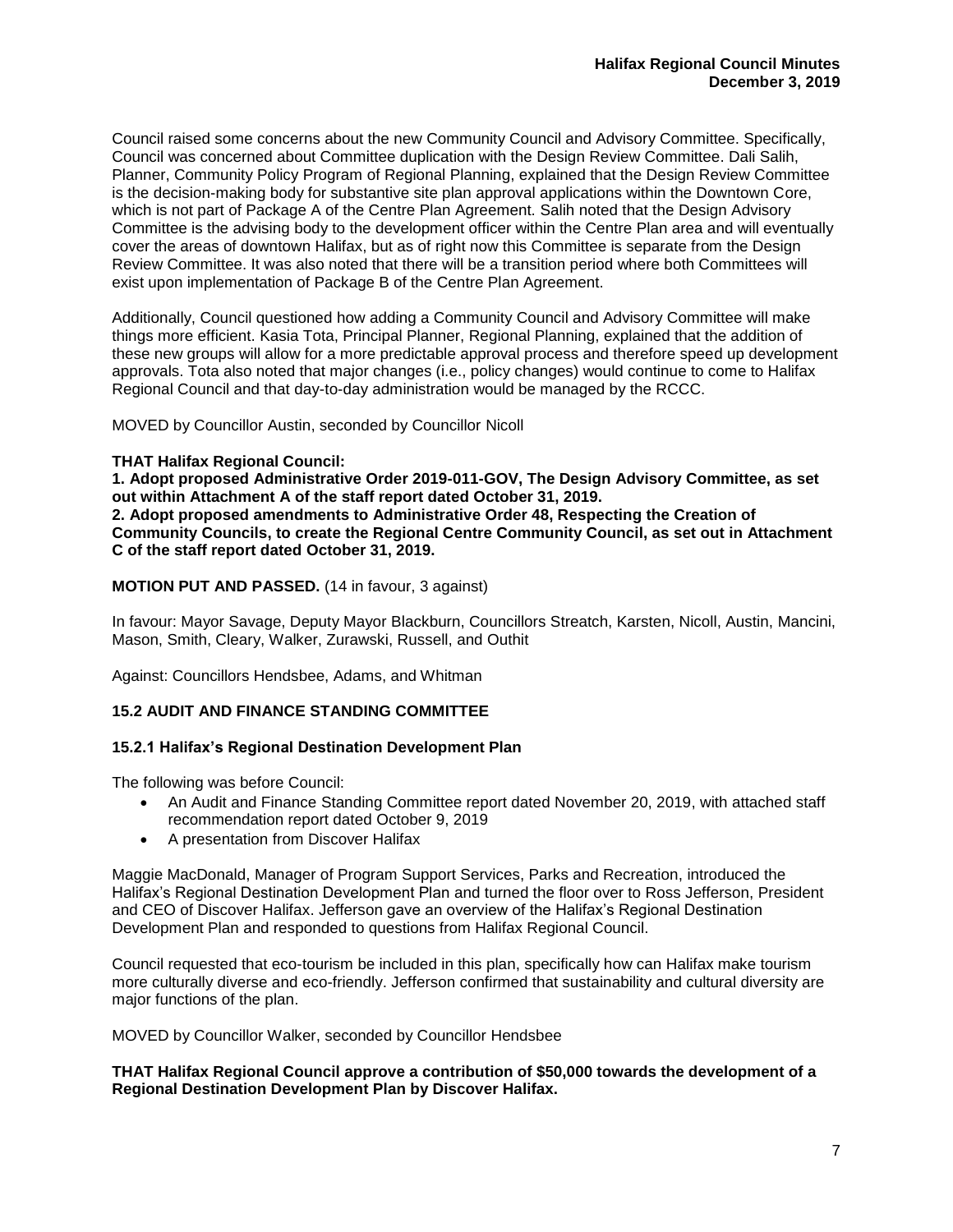# **MOTION PUT AND PASSED UNANIMOUSLY.**

# **15.3 COMMUNITY PLANNING AND ECONOMIC DEVELOPMENT STANDING COMMITTEE**

## **15.3.1 Halifax's Regional Destination Development Plan**

The following was before Council:

- A Community Planning and Economic Development Standing Committee report dated November 21, 2019, with attached staff recommendation report dated October 9, 2019
- A presentation from Discover Halifax

MOVED by Councillor Austin, seconded by Councillor Nicoll

**THAT Halifax Regional Council endorse the development of a Regional Destination Development Plan by Discover Halifax.**

# **MOTION PUT AND PASSED UNANIMOUSLY.**

#### **15.3.2 Municipal Role in Supporting Food Security (Project 21769)**

The following was before Council:

- A Community Planning and Economic Development Standing Committee report dated November 21, 2019, with attached staff recommendation report dated October 21, 2019
- Correspondence from the Halifax Food Policy Alliance and Nova Scotia Health Authority

Halifax Regional Council discussed the report with Leticia Smillie, Planner, Planning & Development responding to questions. Council commended those involved in this project and thanked them for their service.

MOVED by Councillor Smith, seconded by Councillor Nicoll

# **THAT Halifax Regional Council:**

**1. Affirm HRM's membership on the Halifax Food Policy Alliance (HFPA) Steering Committee and endorse the HFPA terms of reference, as contained in Attachment A of the staff report dated October 21, 2019;** 

**2. Endorse in principle the Halifax Food Charter, as set out in Attachment B of the staff report dated October 21, 2019, as the guiding direction for preparing a Halifax Food Action Plan; 3. Direct the Chief Administrative Officer, or designate, to negotiate and execute, on terms acceptable to the Chief Administrative Officer, a contribution agreement with the HFPA (or designated member organization), to provide a financial contribution of up to \$60,000, plus in-kind support, to be used towards the development of a Halifax Food Action Plan, contingent upon the HFPA (or designated member organization) obtaining sufficient commitments from other sources to fund and support the project;**

**4. Direct the Chief Administrative Officer to consider community food security as part of the 2019/2020 Council Priority Outcome: Healthy, Liveable Communities deliverable to develop a community well-being index; and**

**5. Direct the Chief Administrative Officer to include funds in the 2020/21 operating budget to support initiatives flowing from the Halifax Food Action Plan.** 

**MOTION PUT AND PASSED UNANIMOUSLY.**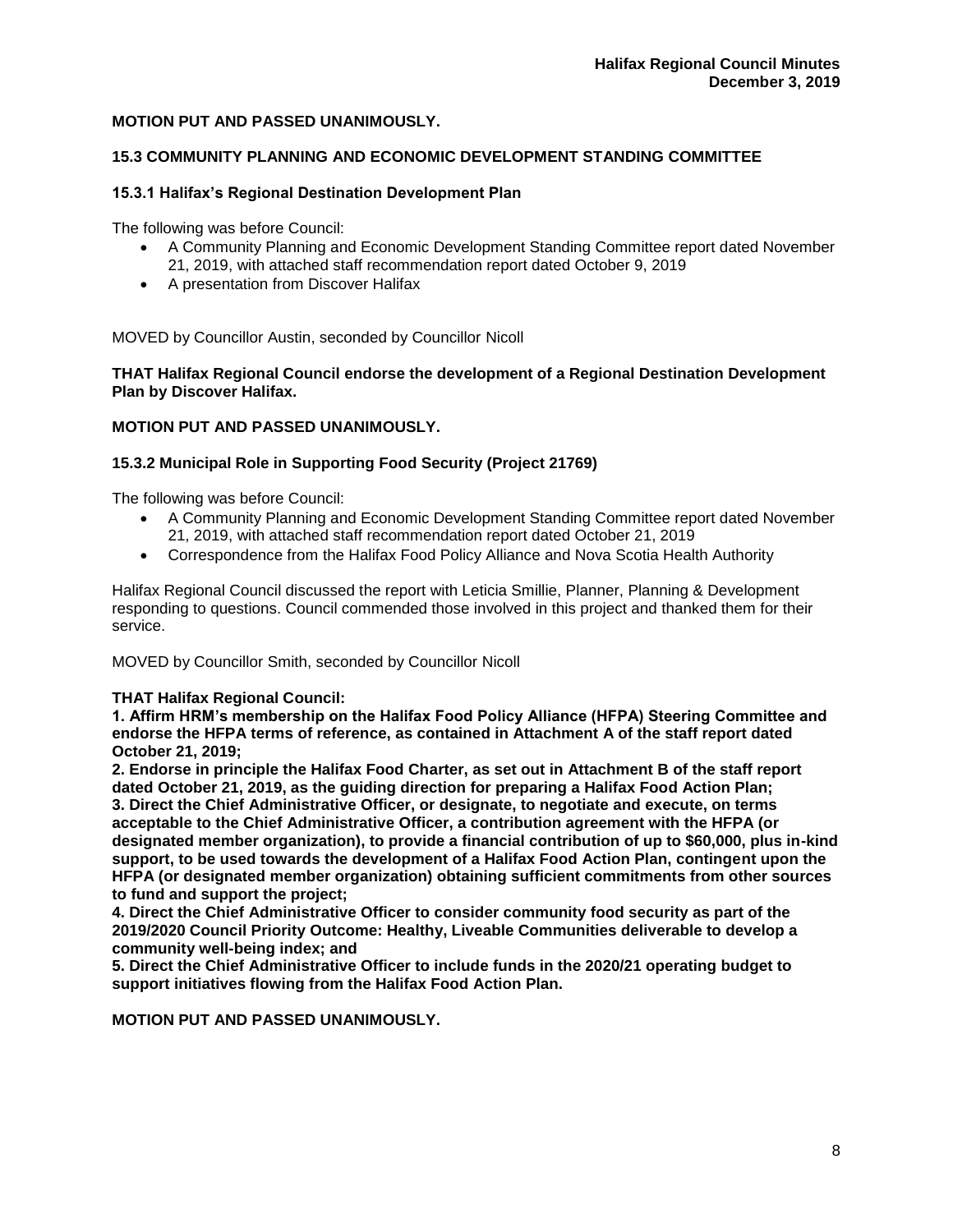# **15.4 COMMUNITY PLANNING AND ECONOMIC DEVELOPMENT STANDING COMMITTEE, HERITAGE ADVISORY COMMITTEE, AND DESIGN REVIEW COMMITTEE**

# **15.4.1 Case H00446 – Old South Suburb Heritage Conservation District Plan, By-law, and Amendments to the Downtown Halifax Secondary Municipal Planning Strategy and Land Use Bylaw**

The following was before Council:

- Correspondence from Kerry Gosse dated November 19, 2019
- A Community Planning and Economic Development Standing Committee report dated November 21, 2019
- A Design Review Committee report dated November 22, 2019
- A Heritage Advisory Committee report dated October 25
- A staff report dated September 25, 2019

Halifax Regional Council agreed during the Approval of the Order of Business to defer this matter to the December 10, 2019 meeting.

# **15.5 BUDGET COMMITTEE**

# **15.5.1 2020/21 Advanced Tender Projects**

The following was before Council:

• A Budget Committee report dated November 27, 2019, with attached staff recommendation report dated October 31, 2019

Jane Fraser, Chief Financial Officer, responded to questions from Council. Specifically, Fraser explained the difference between advanced tender projects and proposed capital budgets. Additionally, Fraser confirmed that the schedule of 2020/21 advanced tender projects would likely not impact the operating budget coming forward.

MOVED by Councillor Mason, seconded by Councillor Mancini

# **THAT Halifax Regional Council approve the schedule of 2020/21 advanced tender projects as per Attachment 3 of the staff report dated October 31, 2019.**

# **MOTION PUT AND PASSED UNANIMOUSLY.**

# **16. MOTIONS**

# **16.1 Councillor Streatch**

Halifax Regional Council agreed during the Approval of the Order of Business to defer this matter to the December 10, 2019 meeting.

# **17. IN CAMERA (IN PRIVATE) – NONE**

# **18. ADDED ITEMS – NONE**